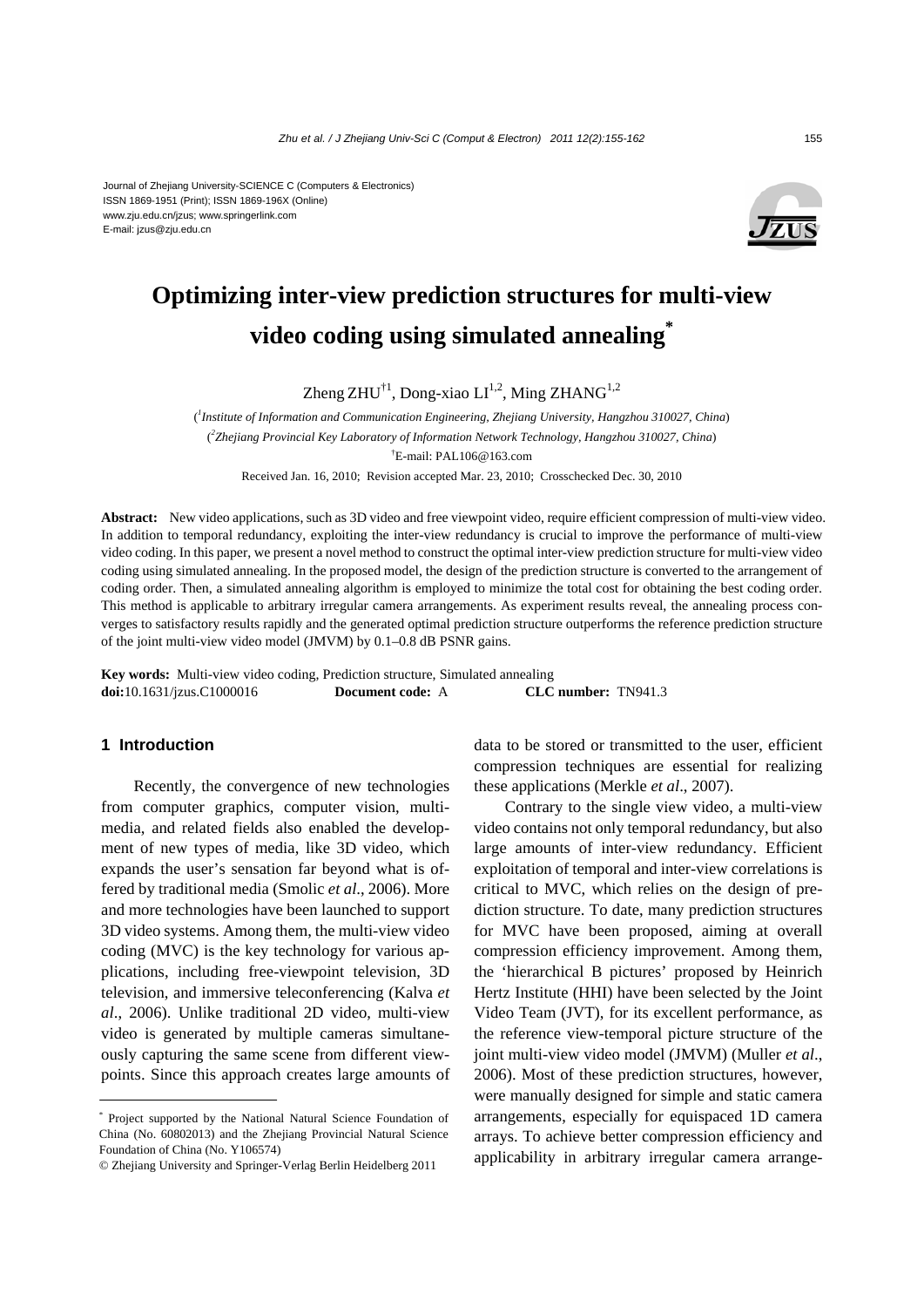ments, a method of minimum spanning tree was proposed by Li *et al*. (2007) and Kang *et al*. (2007). By representing each picture as a node and the prediction costs as the weights of edges, they adopted the graph theory to find the optimal prediction structure. B pictures cannot, however, be involved in their prediction structures because they would yield loops. In general, B pictures are more efficient than I and P pictures in compression performance, and should be considered in prediction structure construction.

In this paper, a novel method is proposed to construct the optimal prediction structure to include B pictures. A simulated annealing (SA) algorithm is employed in the model to search for the best coding order of views. SA is an optimization process derived from the physical process of cooling molten material down to the solid state (Kirkpatrick *et al*., 1983). It searches for the minimum energy state of the cost function regardless of the shape of the function and can escape from local minima with hill-climbing (Bohachevsky *et al*., 1986). Because of these features, SA has been widely used for various combinatorial and other optimization problems (Laarhoven and Aarts, 1988). SA was applied in the proposed model to investigate the following problems: (1) Given the prediction costs, what is the best way to determine the optimal inter-view prediction structure that includes B pictures? (2) How much improvement can be achieved from inter-view prediction over JMVM?

# **2 Prediction structure for multi-view video coding**

The main consideration regarding efficiency of MVC is the efficiency gain of inter-view/temporal prediction. Statistical analysis over a large set of multi-view sequences shows that temporal prediction is always the most efficient prediction mode and interview is more efficient than inter-view/temporal mixed modes at large (Muller *et al*., 2006). Hence, it is reasonable to adopt an 'orthogonal' view-temporal framework, wherein a picture can be used to predict the following coding pictures at the same time-point or in the same view. The reference prediction structure of MVC is illustrated in Fig. 1 for a sequence with eight cameras and a group of pictures (GOP) length of eight (Merkle *et al*., 2007).

|                | T <sub>0</sub> | Τ1 | T2 | T3 | T4 | T <sub>5</sub> | Т6 | T7 | T <sub>8</sub> |
|----------------|----------------|----|----|----|----|----------------|----|----|----------------|
| V <sub>0</sub> |                | в  | В  | В  | В  | B              | В  | B  |                |
| V <sub>1</sub> |                | в  | B  | B  | B  | B              | в  | в  | R              |
| V <sub>2</sub> | P              | B  | B  | В  | В  | B              | B  | в  |                |
| V <sub>3</sub> | B              | В  | B  | В  | В  | в              | B  | В  | в              |
| V <sub>4</sub> | P              | В  | B  | B  | B  | B              | B  | В  | Р              |
| V <sub>5</sub> | в              | B  | B  | В  | в  | B              | B  | B  | R              |
| V <sub>6</sub> | P              | В  | B  | B  | В  | В              | B  | B  |                |
| V <sub>7</sub> |                | B  | B  | B  | B  | R              | B  | B  |                |

**Fig. 1 Reference prediction structure for multi-view video coding (MVC) with eight cameras and a group of pictures (GOP) length of eight** 

V*n* denotes the individual view sequence and T*n* the consecutive time-point

A prediction structure of the 'orthogonal' framework can be separated into prediction structures in temporal and inter-view dimensions. In temporal dimension, the proposed prediction structure uses hierarchical B pictures for each view as the reference prediction structure. Hierarchical B pictures provide significantly improved rate-distortion (RD) performance when the quantization parameters for the various pictures are assigned appropriately (Schwarz *et al*., 2006). To achieve good compression performance, the reference prediction structure uses the correlation between the views by applying inter-view prediction to every second view. This design is effective for the simple and static 1D camera arrangements, especially for the case when only the adjacent views are the suitable references.

This study aims to exploit the inter-view correlation to the best of its potential for applications in arbitrary irregular camera arrangements. It is very complicated, however, to search for the optimal prediction structure, such that optimization methods are difficult to directly apply. In this case, we determine the optimal coding order of views rather than directly search the prediction structure. Given the coding costs, one prediction structure with minimum cost corresponding to the coding order can be built. Fig. 2 illustrates an arbitrary coding order for an example of eight views. For the first coding view V3, coding mode of I is the only choice. For V5, besides the I view, it can be coded as a P view with V3 as its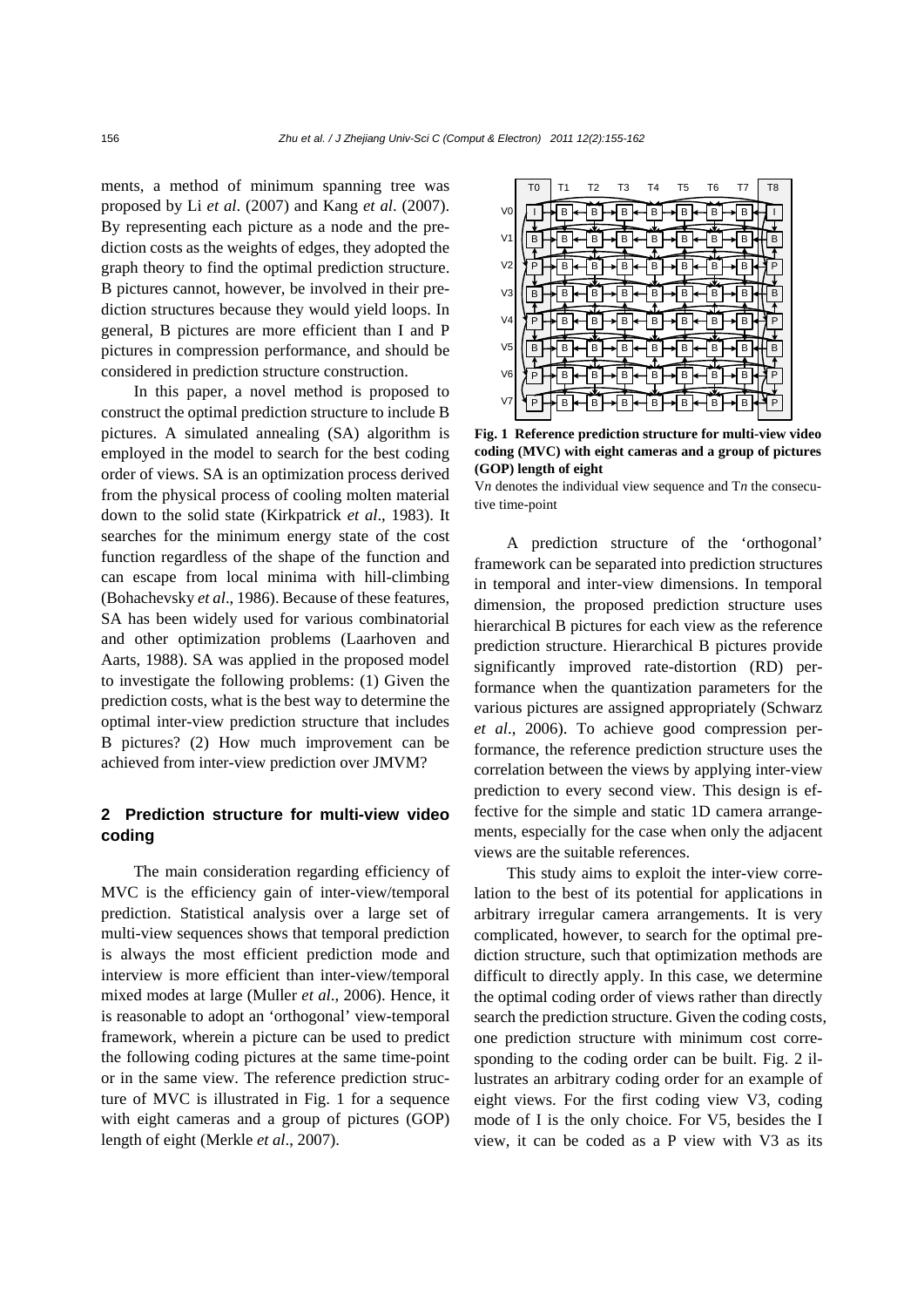reference. For V0, two reference views (V3 and V5) can be used, and thus the coding mode of B can be chosen. By parity of reasoning, the views with later coding order can take any previous view as reference. For simplification, only two-reference prediction is taken into account for B views here.



**Fig. 2 Arbitrary coding order of an example of eight views**

By choosing the best coding mode and references that can be used for each view, we can easily obtain the optimal prediction structure corresponding to each coding order. The optimization method is aimed to minimize the total cost to find the best coding order. Therefore, the optimal prediction structure corresponding to the best coding order can be obtained. We consider the scenario where coding costs are given, and adopt the output bits at a predefined distortion as the measure of coding costs. To reduce the computation complexity, other measures can be used instead. This work is concentrated on the optimization of the searching process. In the proposed model, SA is employed as a simple and effective method for finding these good results, which will be detailed in the next section.

## **3 Application of simulated annealing**

## **3.1 Overview of simulated annealing**

The procedure of SA employs methods originating from statistical mechanics to find global minima of a given bounded cost function with large degrees of freedom (Zomaya, 2001). The annealing process can start from any initial state in the domain of interest. According to the selected cost function, the energy of the current state,  $E_0$ , is calculated. Then a constraint-based new state is generated from the current one, with an energy of  $E_1$ . Let  $\Delta E$  be the energy change of state,  $\Delta E = E_1 - E_0$ . The next state is decided according to the Metropolis criterion (Metropolis *et al*., 1953). If the new state is better than the current one  $(\Delta E \le 0)$ , it is accepted unconditionally and becomes the next current state. Otherwise (Δ*E*>0), the new state is not rejected outright but accepted with a certain probability. For example, if exp(−Δ*E*/*T*) is greater than a random number uniformly distributed in  $(0, 1)$ , the new state is accepted, where  $T$  is the control factor 'temperature'. This acceptance of a worse state helps the SA algorithm to escape from local minima. The temperature is high at the beginning to avoid local optima, and thus the probability of acceptance of a worse state remains high. At each *T*, a series of random new states are generated for selection. Then, an annealing scheme is applied by decreasing *T* according to some predefined schedule, which lowers the probability of acceptance of a worse state. After some point, a new state is no longer accepted unless it is better than the current one. Fig. 3 outlines the flow chart of the SA algorithm.



**Fig. 3 Flow chart of the simulated annealing (SA) algorithm** 

## **3.2 Proposed model using simulated annealing**

In this work, a novel model is presented to construct the optimal prediction structure. The SA algorithm is employed in the model to search for the best coding order of views. In the model, the permutation of views forms the domain of states. For an example of a view number of *N*, the number of different orders is as many as factorial of *N*. The initial state is set to be an arbitrary order of views, e.g.,  $S_0 = \{V3, V5, V0,$ V2, V7, V1, V4, V6}, where V*n* (*n*=0, 1, …, *N*−1) denotes the individual view. Then, two views of the current set  $S_0$  are randomly selected and their positions are exchanged with each other to generate the new state *S*1, e.g., *S*1={V3, V5, V0, V1, V7, V2, V4, V6}. Summing up the costs of all views yields the energy of a state,  $E = \sum_{i=1}^{N} c_i$ , where  $c_i$  denotes the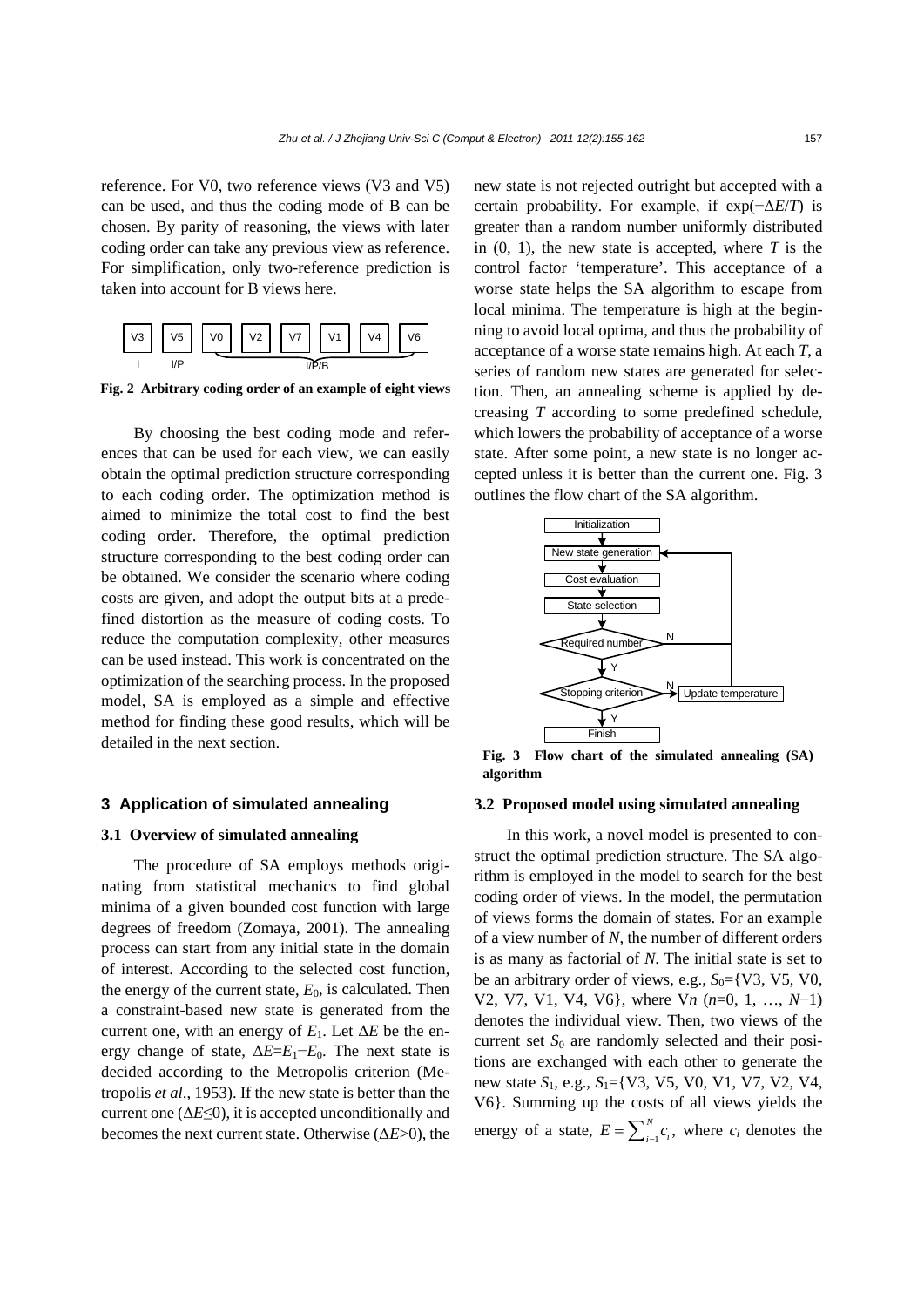cost of the *i*th view of the state. Each view chooses the minimum cost from the coding modes and references, which can be used as its current cost. The next state is selected from  $S_0$  and  $S_1$  by applying  $\Delta E$  to the Metropolis criterion, as described above.

For the convenience of investigation, we arrange the costs into two tables. The first table  $C_1$  is an  $N \times N$ matrix, used for I and P coding costs. The element of the *i*th row and *j*th column denotes the prediction cost of view V*i* using view V*j* as the reference, and the elements in the diagonal denote the I coding costs. The second table  $C_2$  is used for B coding costs, with the size of  $N \cdot C_{N-1}^2$ , where  $C_{N-1}^2$  denotes the combination of two elements selected from *N*−1. Each element of  $C_2$  contains not only the value of cost but also the information of two references. The B coding costs of view V*i* are sorted ascendingly in the *i*th row of  $C_2$ . A two-mode searching mechanism is designed for fast calculation. Besides sequential searching,  $C_2$ supports searching by index (Fig. 4). Sequential searching is an efficient mode for the views with later coding order, whereas indexical searching is better for the previous views. Take the state  $S_0$  for example. V6 is the last view that can reference any other view; thus, the first element of the corresponding row is exactly the needed cost. As for V4, the only view that cannot be adopted as the reference is V6. Thus, the sequential searching is implemented until the first element is found that does not include V6 as a reference. For the third view V0, however, only two views (V3 and V5) can be used as a reference, so we interpret the reference views into the index in  $C_2$ . For V2, three views can be used as a reference and the number of combinations of references is  $C_3^2 = 3$ . The indexical searching will check three elements in  $C_2$  and find the minimum one as the cost for V2.



**Fig. 4 Two-mode searching mechanism for B coding costs**

To determine the critical number of views that adopt indexical searching, the following equation is used:

$$
C_{n-1}^2 = \sum_{i=1}^{C_{N-1}^2 - (C_{n-1}^2 - 1)} C_{C_{N-1}^2 - i}^{C_{n-1}^2 - 1} \cdot i / C_{C_{N-1}^2}^{C_{n-1}^2},
$$
 (1)

where  $C_{n-1}^2$  denotes the number of inquiring times by indexical searching for the cost of the *n*th view of the state, and the right hand side of Eq. (1) denotes the mathematical expectation of the number of inquiring times by sequential searching when the elements of  $C_2$  are assumed as following a uniform distribution. By solving this equation, the critical number *n* (3≤*n*≤*N*) is obtained. Note that *n* may be a decimal. The maximum integer that is smaller than or equal to *n* is adopted. For example, with *N*=8 views, the inquiring times of two searching modes are shown in Fig. 5. From the point of intersection, the critical number of four is derived. Thus, given a state with eight views, the costs for the first and second views are obtained from  $C_1$ , and the costs for the third and fourth views are inquired in  $C_2$  by indexical searching. The costs for the remaining views are inquired in  $C_2$ by sequential searching.



**Fig. 5 Inquiring times of two searching modes for the case of eight views**

In addition to the concise data structure presenting the problem and the well-formulated cost function, the design of an efficient annealing algorithm is influenced by the following factors: the initial temperature  $T_0$ , the rate at which the temperature is lowered, the number of iterations needed at any given temperature, and the stopping criterion of annealing. To determine the initial temperature, we use the ratio of the initial acceptance init\_accept=exp( $-\Delta E^+ / T_0$ ), where  $\overline{\Delta E^+}$  denotes the increment of the energy averaged in init\_iter times of random perturbations of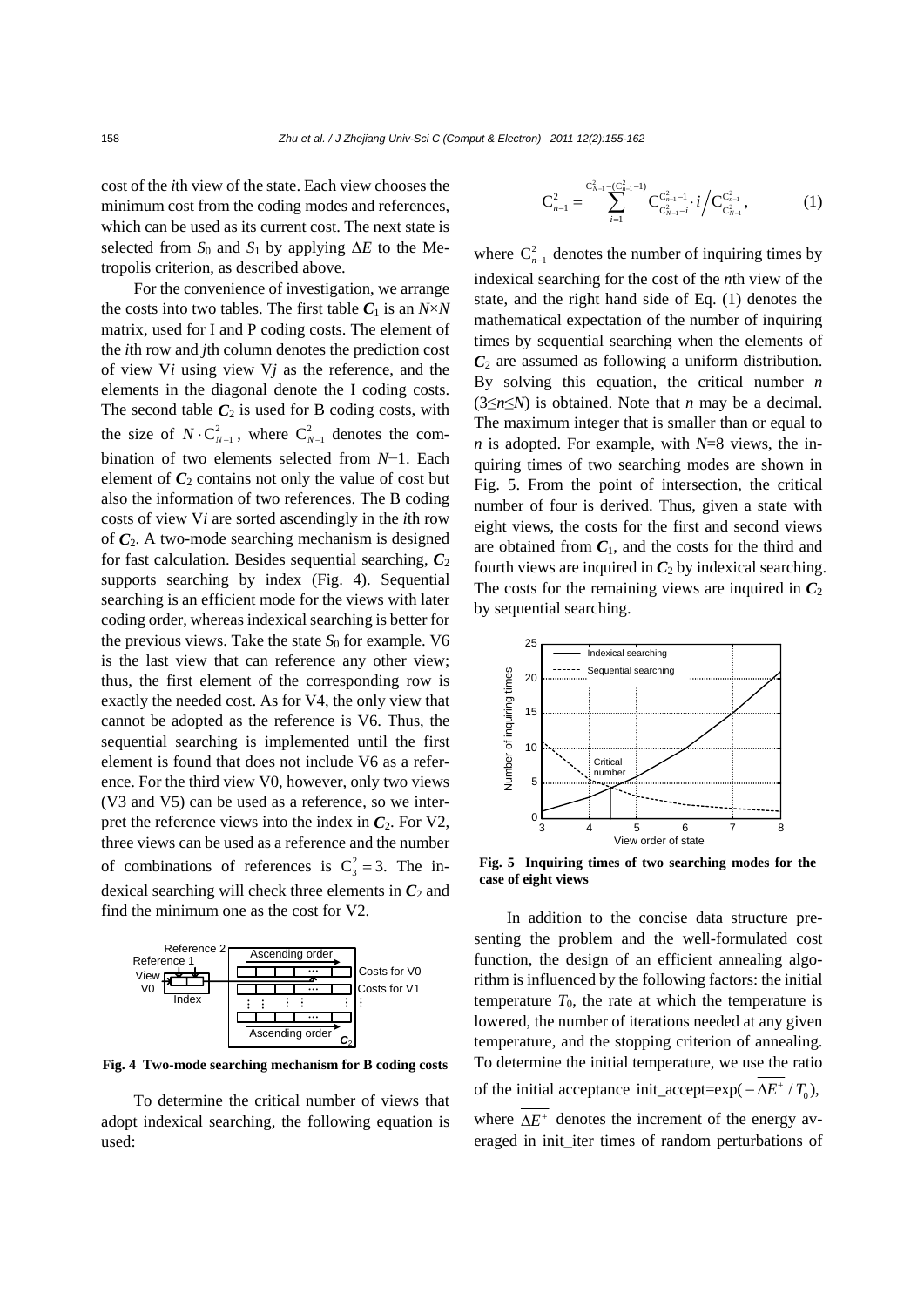state. It is recommended that the value of init\_accept be in the range  $0.5<$ init\_accept<0.9, because high probabilities usually cause inefficient evaluation and long annealing time while low probabilities make it difficult to escape from local minima. The temperature is controlled by a decreasing factor  $\alpha$ :  $T_{k+1} = \alpha \cdot T_k$ . The number of iterations needed for each value of temperature is attached to the number of views: num iter= $\beta$ ·*N*. As for the stopping criterion, we use a tolerance factor *ε* to check the difference between the maximum energy *E*max and minimum energy *E*min of the accepted states at some temperature. When the difference between  $E_{\text{max}}$  and  $E_{\text{min}}$  satisfies ( $E_{\text{max}}$ –  $E_{\text{min}}/E_{\text{min}}<\varepsilon$ , the annealing stops.

## **4 Results**

To evaluate the proposed method, an experiment platform was built on JMVM8.0 and eight publicly available test sequences for MVC common test conditions were used (Su *et al*., 2006). First, the coding costs based on the measure of output bits were generated by JMVM software. In this step, GOPSize and IntraPeriod were both set to 2, and the coding results of the anchor time points were used. To obtain relatively stable coding costs, 10 anchor time points were adopted for average. Then the SA algorithm was performed to search for the optimal inter-view prediction structures. For initial temperature decision, the ratio of initial acceptance, init\_accept, was set to 0.8, and the number of initial random perturbation times, init iter, was set to be num iter. The decreasing factor  $\alpha$  was set to 0.5 for controlling the temperature and  $\beta$  was set to 3 for deciding num iter. The stop tolerance factor *ε* was set to 0.001. These factors were found empirically for rapid convergence. Fig. 6 illustrates the energy decay in the annealing process for sequence 'ballroom', where the dashed line denotes the global minimum energy obtained by the exhaustive search. It is obvious that the SA algorithm achieved fast convergence to the global minima.



**Fig. 6 Energy decay in the annealing process for sequence 'Ballroom'**

Since SA is a stochastic optimization algorithm, it is possible that the result is different each time SA is implemented. Therefore, we applied SA to each test sequence for 10 times with the same parameter setting, and the best and worst results are listed in Table 1. For eight views, the SA algorithm converged to satisfactory results in less than 300 iterations most of the time (0.007:1 compared to the number of iterations in the exhaustive search). For 16 views, the number of iterations was less than 500  $(10^{-11})$ :1 compared to the number of iterations in the exhaustive search). For some test sequences such as 'Uli', 'Race1', 'Flamenco2', and 'Breakdancers', SA can converge to the global minima rapidly. For other sequences, the approximate results from the annealing process were very close to the global optima. As shown in Table 1, the difference was less than 0.2%.

| Test<br>sequences     | Number<br>of views | Global<br>minima | <b>Best</b><br>results | Worst<br>results  | Minimum number<br>of iterations | Maximum number<br>of iterations |
|-----------------------|--------------------|------------------|------------------------|-------------------|---------------------------------|---------------------------------|
| Ballroom              | 8                  | 743944           | 744430 (0.065%)        | 747970 (0.54%)    | 120                             | 240                             |
| Exit                  | 8                  | 456090           | 456940 (0.19%)         | 458330 (0.49%)    | 120                             | 216                             |
| Uli                   | 8                  | 2658700          | 2658700 (0.0%)         | 266900 (0.39%)    | 96                              | 192                             |
| Race1                 | 8                  | 937980           | 937980 (0.0%)          | 946660 (0.93%)    | 144                             | 216                             |
| Flamenco <sub>2</sub> | 5                  | 345830           | 345 830 (0.0%)         | 347290 (0.42%)    | 75                              | 120                             |
| <b>Breakdancers</b>   | 8                  | 1 248 200        | 1248200 (0.0%)         | 1 250 120 (0.15%) | 144                             | 216                             |
| Rena                  | 16                 | 623520           | 624470 (0.15%)         | 628240 (0.76%)    | 336                             | 480                             |
| Akko&Kayo             | 15                 | 924230           | 926090 (0.2%)          | 931460 (0.78%)    | 315                             | 450                             |

**Table 1 Simulation results for the simulated annealing (SA) algorithm** 

The percentages in best and worst results columns denote the differences from the global minima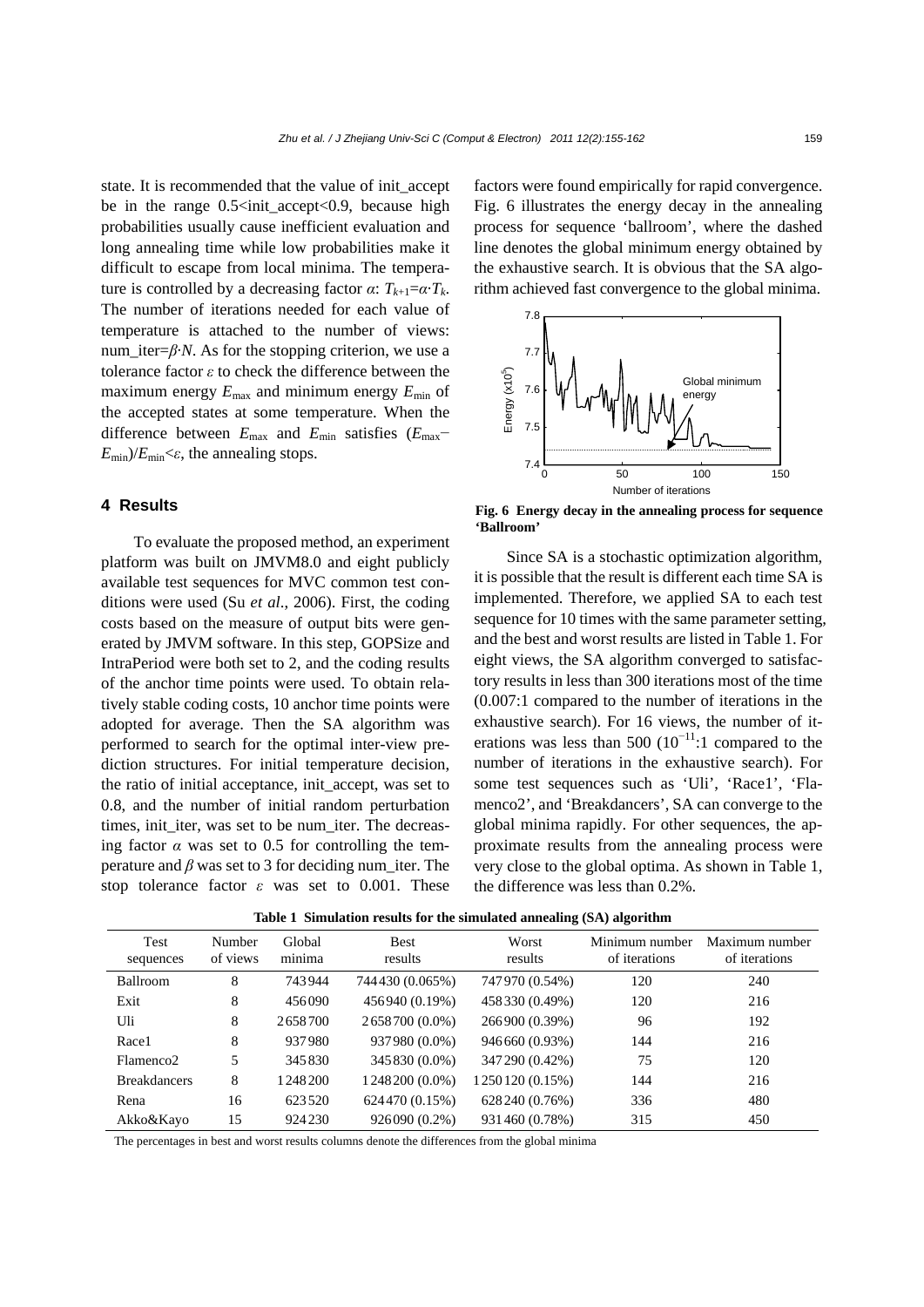We used the best and worst results from SA to construct the inter-view prediction structures. The optimal prediction structures were quite different from the reference prediction structures of MVC. The best and worst results were also quite different from each other. The optimal references were not always the nearest neighbor views. Figs. 7 and 8 illustrate the prediction structures for sequences 'Ballroom' and 'Flamenco2', respectively. We compared the coding performance of the proposed solution with that of JMVM software. In temporal dimension, the proposed solution used the same GOP length and the same hierarchical B scheme as JMVM. In inter-view dimension, the optimal prediction structure obtained was used. GOPSize and IntraPeriod were set to 8 and three fixed QP settings specified in MVC common test conditions (Su *et al*., 2006) were used. For the sequence 'Uli', the correlation between views was so low that little coding gain can be expected from inter-view prediction. For other sequences, however, especially for those not arranged in 1D camera arrays, the proposed solution has exploited the inter-view



**Fig. 7 Proposed prediction structure from our model for sequence 'Ballroom'** 

(a) Best result, coding order: {V0, V3, V1, V2, V4, V5, V7, V6}; (b) Worst result, coding order: {V5, V7, V3, V2, V1, V4, V6, V0}



**Fig. 8 Proposed prediction structure from our model for sequence 'Flamenco2'** 

(a) Best result, coding order:  $\{V0, V2, V3, V4, V1\}$ ; (b) Worst result, coding order: {V2, V3, V0, V4, V1}

correlation to the best of its potential. Fig. 9 shows the coding results of the test sequences. Consequently, the optimal prediction structure for MVC outperformed the reference prediction structure of JMVM by 0.1–0.8 dB PSNR gains. The coding performances of prediction structures based on the worst results were sometimes quite close to the optimal ones (e.g., for sequences 'Flamenco2', 'Breakdancers', 'Rena', and 'Akko&Kayo'). In general, 0–0.2 dB PSNR differences were observed between the best and worst results of SA. For 'Exit', the performance of 'OP\_W' was close to JMVM. For other sequences, still 0.1–0.8 dB PSNR gains were obtained from 'OP\_W'.

## **5 Discussion**

Direct searching for the prediction structure is difficult to implement because the process starts from a complicated graph and also results in a complicated graph. Without B pictures, the searching process can be implemented using the minimum spanning tree method to generate an optimal tree from a directed complete graph. B pictures are efficient, however, in prediction structure and should be counted. In the proposed model, the design of prediction structure is converted to the arrangement of coding order so that B pictures can be dealt with. Nevertheless, it is an NP-hard problem (Cormen *et al*., 2001) to find the best coding order from the coding order domain. For a view number of *N*, it will take *N*! iterations to perform an exhaustive search. When *N*=5, there are only 120 possible coding orders in the domain. As *N* increases, however, the amount of possible results as well as the computational complexity increases rapidly. When *N*=8, 40320 iterations are needed to perform an exhaustive search, and when *N*=16, the number of iterations increases to  $2.09\times10^{13}$ .

In our solution, the SA algorithm is employed as an effective method for finding these results. As SA is a stochastic algorithm, we also use the exhaustive search to generate the global optima as the reference. In comparison, SA greatly reduces the computational complexity whereas the results are close to the global optima. When *N*=5, SA converges in 75–120 iterations, which is comparable to the processing time of exhaustive search. When *N*=16, however, only less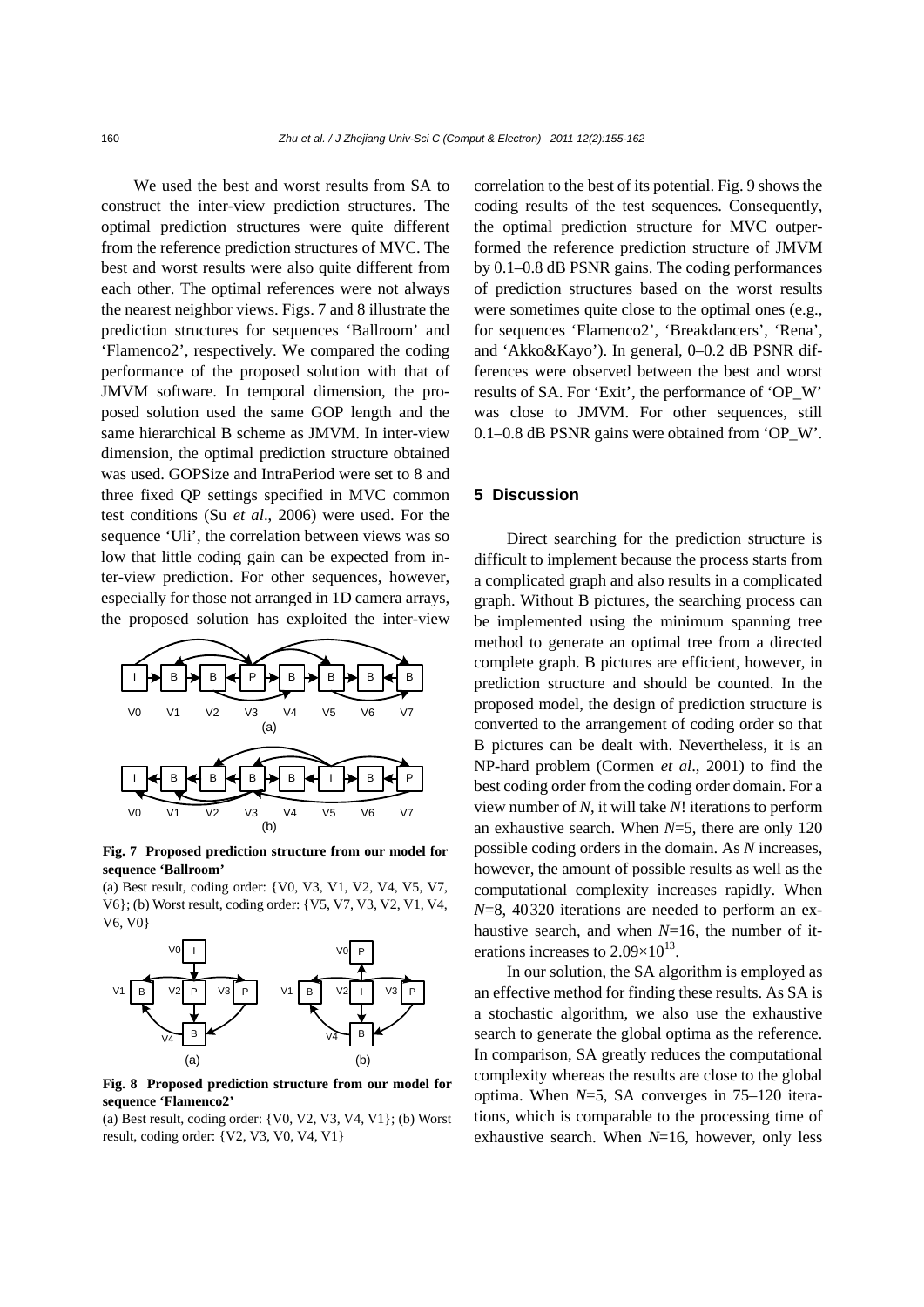

**Fig. 9 Coding results for the proposed and reference prediction structures for multi-view video coding (MVC)**  JMVM: JMVM reference prediction structure; OP\_B: the optimal prediction structure based on the best result of SA; OP\_W: the prediction structure based on the worst result. (a) Ballroom:  $640 \times 480$  @ 25 frames/s; (b) Uli:  $1024 \times 768$  @ 25 frames/s; (c) Exit: 640×480 @ 25 frames/s; (d) Breakdancers: 1024×768 @ 15 frames/s; (e) Race1: 640×480 @ 30 frames/s; (f) Rena: 640×480 @ 30 frames/s; (g) Flamenco2: 640×480 @ 30 frames/s; (h) Akko&kayo: 640×480 @ 30 frames/s